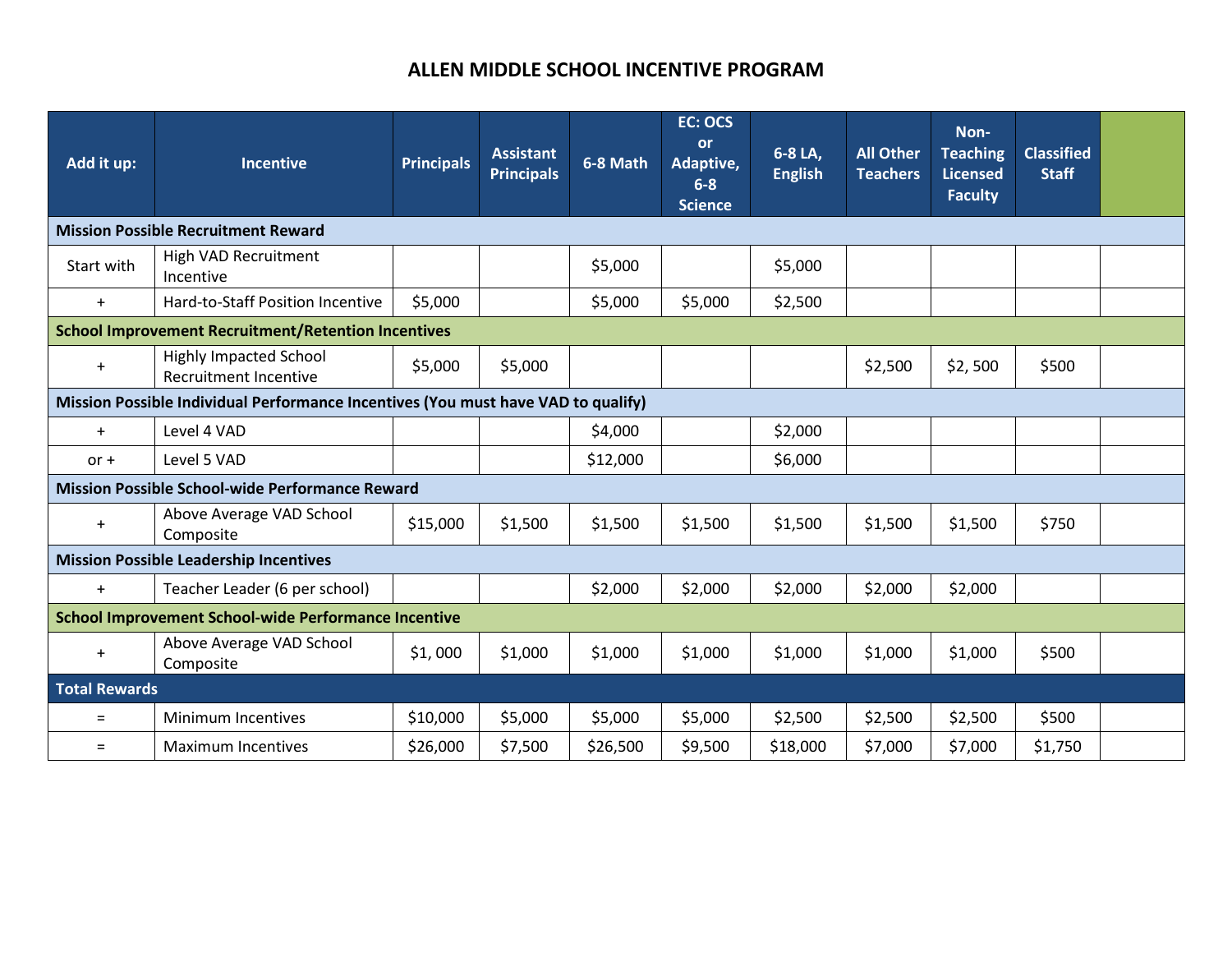#### **High VAD Recruitment Incentive**

- This is a one-time spot bonus.
- Reward will be paid within 60 days of hire.
- Teacher must provide proof of 2 years of above average VAD to be eligible.
- High VAD must be in the subject to be taught for 50% or instructional time.
- Must be recruited into the school from a non-Mission Possible School or a non-GCS school
- Current Mission Possible or Cumulative Effect faculty are not eligible

## **Hard-to-Staff Position Incentive**

- Reward will be paid monthly beginning in September
- This is an annually recurring incentive
- Must teach 50% or more of instructional time in a hard to staff position at one school.
- May not combine multiple hard-to-staff subjects or schools to reach the 50% requirement.
- Must be listed as Teacher of Record.
- Reward for faculty on Leave of Absence, late hires, and non-FTE (Full-Time Equivalent) will be prorated.
- Faculty members placed on a Directed Growth Plan during the school year for which the Reward may be applicable **are not eligible** for Hard-to-Staff Position Rewards.
- Principals must be current on the submission of all requests for professional development plans, evaluations, data, etc. to the Mission Possible Office.

## **Highly Impacted School Recruitment/Retention Incentive**

- This is an annually recurring incentive.
- Must not be on a Directed Growth Plan.

## **Extended Year**

Ten month employees receive their regular rate of pay for up to 15 additional days of employment outside the traditional ten month employment calendar.

## **Performance Incentives (Individual, School-wide, Mission Possible and School Improvement)**

Value Added Data reports eligible for Individual Performance Rewards are: 5-8 ELA, 5-8 Math, Biology, English II, and Algebra I.

## **Individual VAD Performance Reward**

- Reward will be paid within 60 days of VAD verification.
- Teachers must obtain a Teacher Index Rating of 1 or above on their individual VAD Report.
- Faculty members placed on a Directed Growth Plan during the school year for which the Reward may be applicable **are not eligible** for Individual Performance Rewards.

In order to receive a Value Added Data Individual Teacher Report, s/he must:

- Be the teacher of record for that course for 140 days on a traditional schedule or 70 days on a block schedule; and